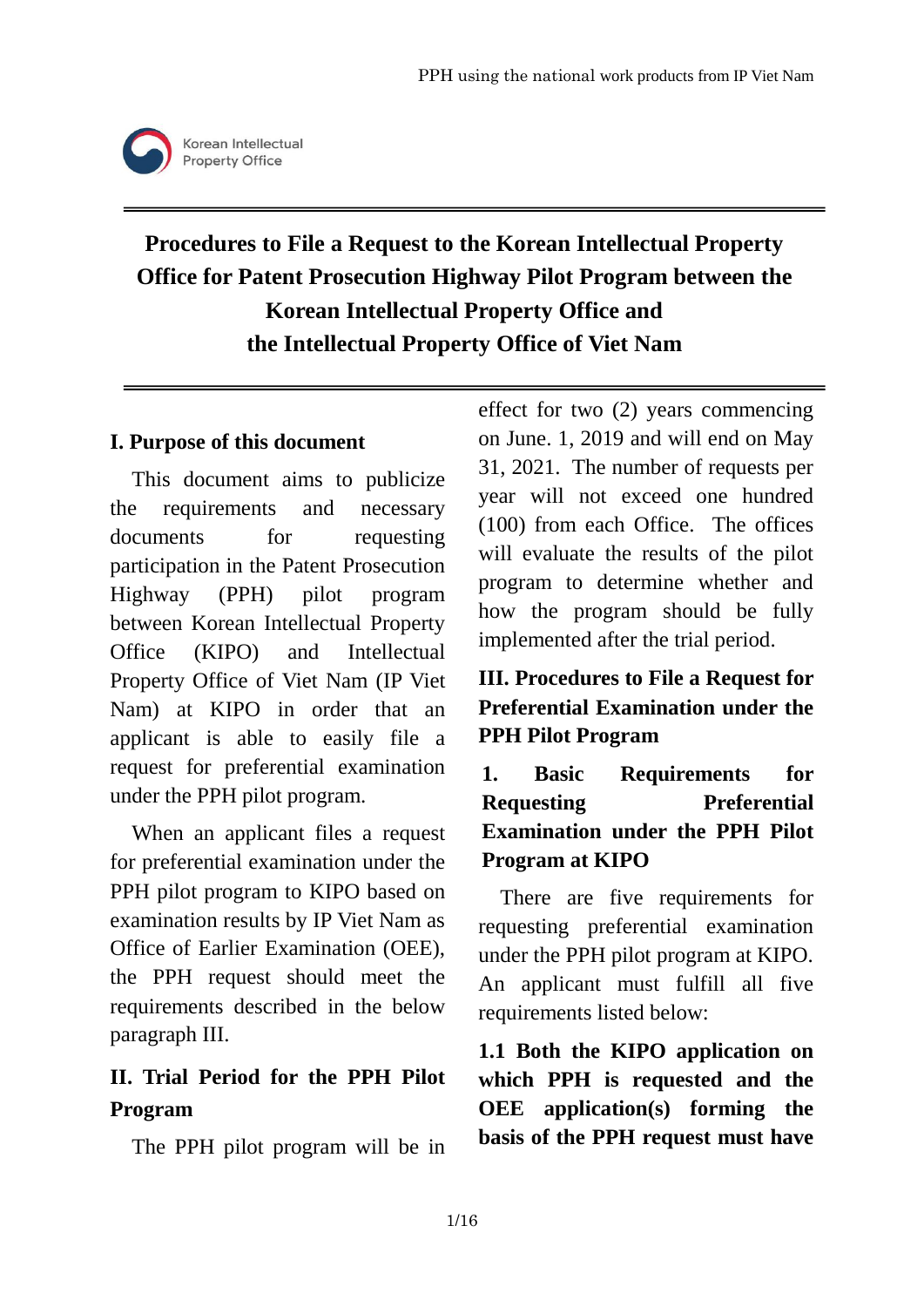## **the same earliest date (whether this be a priority date or a filing date).**

The applicant should write the earliest dates for the KIPO application and the OEE application(s) in the request form. See Annex I for examples where the above requirement is satisfied.

# **1.2 The corresponding application(s) in IP Viet Nam has one or more claim(s) determined to be patentable/allowable by IP Viet Nam**

(1) The patentable/allowable claims of IP Viet Nam are the claims which are explicitly identified as patentable/allowable in the granted patent publication or in the latest office action by IP Viet Nam.

(2) Corresponding application in IP Viet Nam whose claims are determined to be patentable/allowable does not have to be the application for which priority is claimed in the KIPO application (the basic application). The IP Viet Nam application can be an application explicitly derived from the basic application, e.g., a divisional application of the basic application, a converted application of the basic application or an application which claims domestic priority to the basic application (Refer to Example D and H in Annex I).

*[Note]*

Where the IP Viet Nam application that contains the patentable/allowable claims is not the same application for which priority is claimed in the KIPO application, applicant must identify the relationship between the IP Viet Nam application that contains the patentable/allowable claims and the IP Viet Nam priority application claimed in the KIPO application.

**1.3 All claims in KIPO must sufficiently correspond or be amended to sufficiently correspond to one or more of those claims determined to be patentable/allowable in IP Viet Nam.**

(1) Claims are considered to "sufficiently correspond" where the claims in KIPO are the same or substantially same as the claims in IP Viet Nam, or have additions or further limitations of specific features resulting that the claims in KIPO fall within the scope of the claims in IP Viet Nam.

A claim in KIPO which introduces a new/different category of claims to those claims indicated as allowable in IP Viet Nam is NOT considered to sufficiently correspond. For example, the IP Viet Nam claims only contain claims to a process of manufacturing a product, then the claims in KIPO are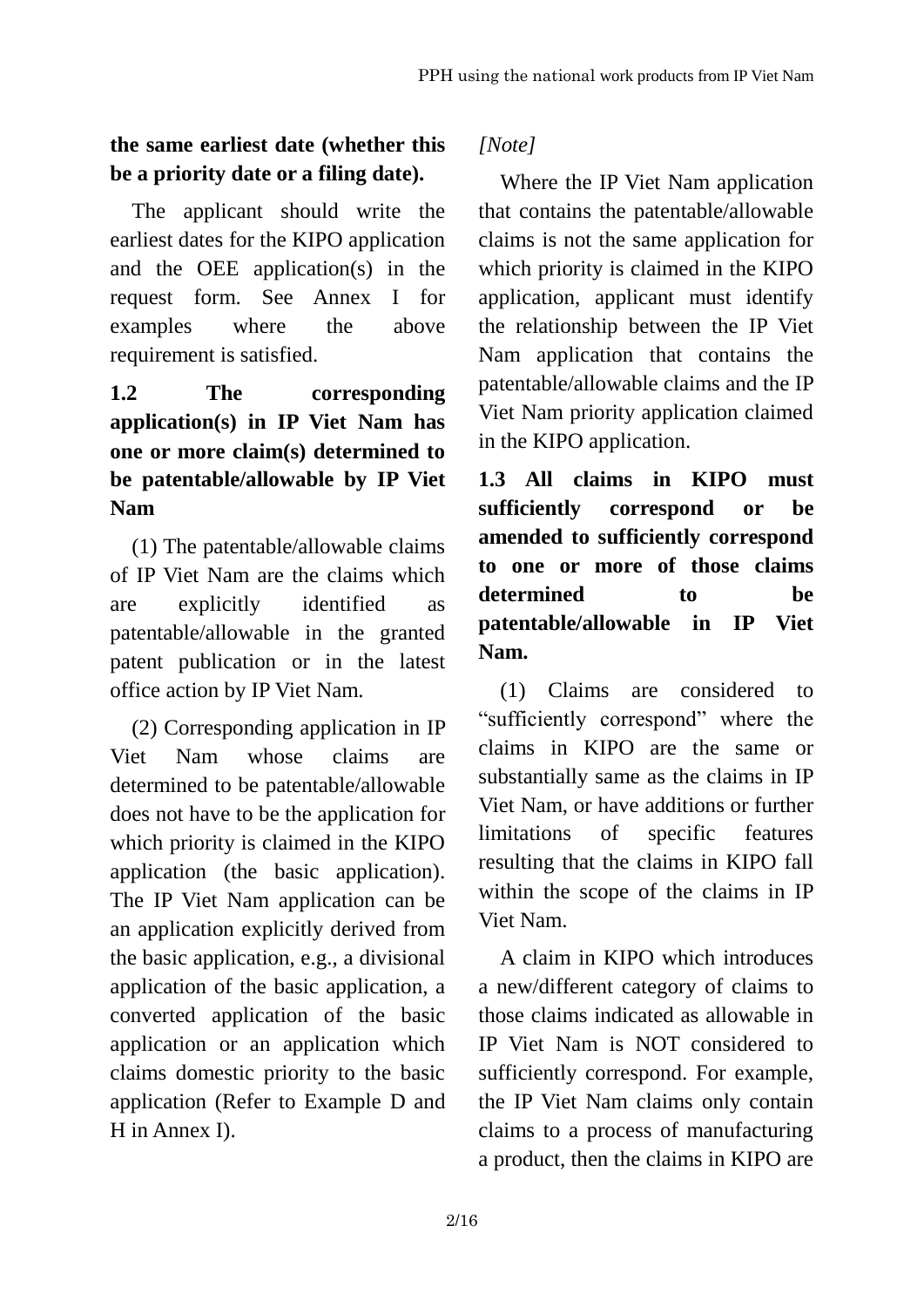not considered to sufficiently correspond if the KIPO claims introduce product claims that are dependent on the corresponding process claims.

(2) It is not necessary to include "all" claims determined to be patentable/allowable in IP Viet Nam in an application in KIPO (the deletion of claims is allowable). For example, in the case where an application in IP Viet Nam contains 5 claims determined to be patentable/allowable, the corresponding application in KIPO may contain only 3 of these 5 claims.

Refer to Annex II for the cases which are considered to "sufficiently correspond" and the cases which are not considered to "sufficiently correspond".

# **1.4 Whether examination of the KIPO application has begun or not, it is possible to participate in the PPH program**

It is possible to participate in the PPH not only when examination has not begun, but also when examination has already begun, provided that there has been no first office action at the time the PPH request is submitted.

**1.5 A "Request for examination" must have been filed by the applicant in order to request the** 

# **preferential examination under the PPH.**

The request for preferential examination under the PPH must also be accompanied by, or preceded by a request for examination.

# **2. Document Necessary to File a Request for Preferential Examination under the PPH Pilot Program at KIPO.**

Applicant must submit a "Request Form for Accelerated Examination" and "The Explanation of Request for Accelerated Examination under the PPH". The documents 2.1 to 2.4 below must be submitted by attaching them to "The Explanation of Request for Accelerated Examination under the PPH". Please refer to the ANNEX III for "Request Form for Accelerated Examination" and "The Explanation of Request for Accelerated Examination under the PPH".

# **2.1 A Copy and translation of all claims determined to be patentable/allowable by IP Viet Nam**

(1) An applicant who requests participation in the PPH is required to submit the copy of the claims determined to be patentable/allowable in IP Viet Nam.

The copy of the claims determined to be patentable/allowable by IP Viet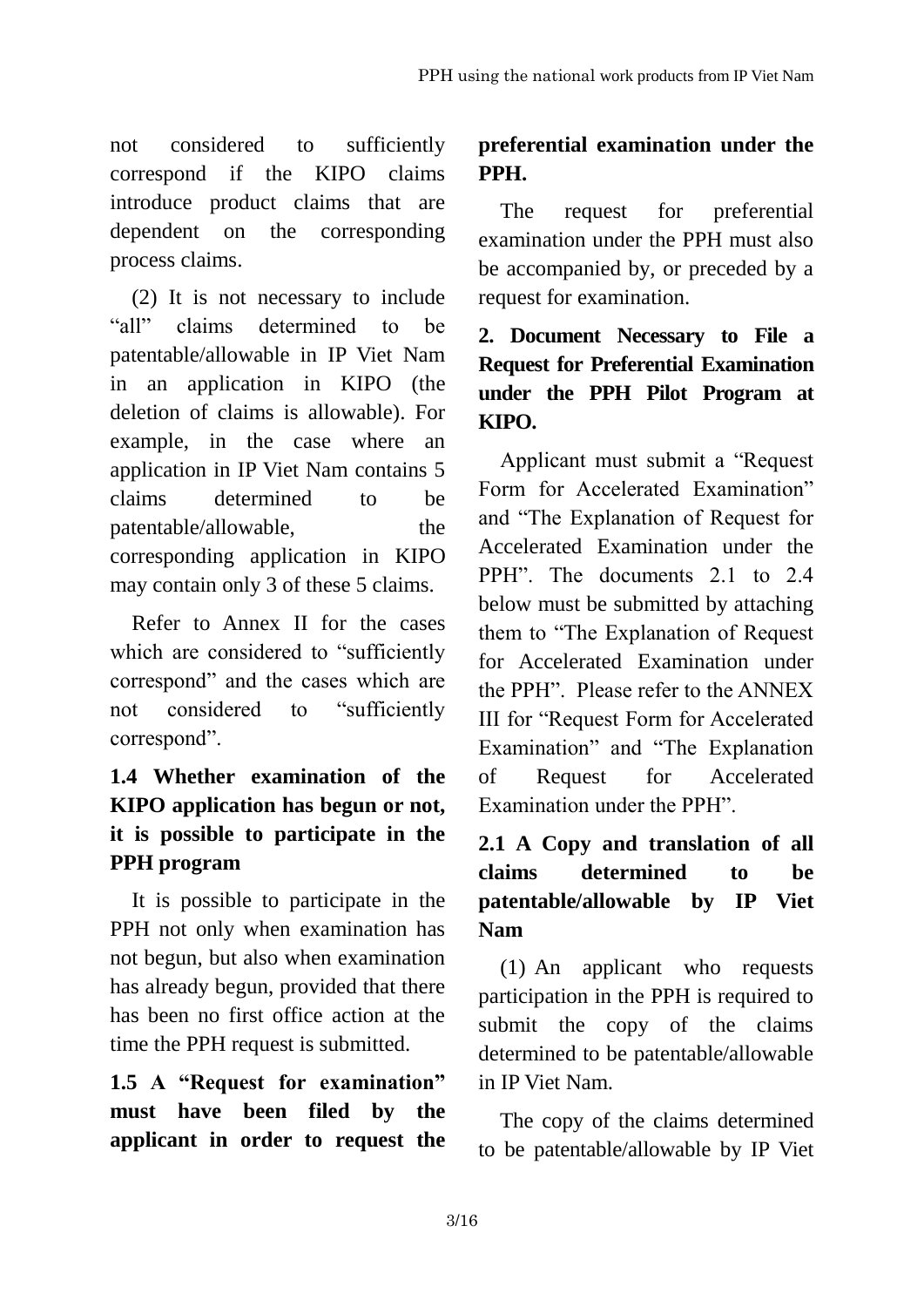Nam might be either:

i) a copy of the document submitted at initial filing which includes claims determined to be patentable/allowable where no later amendments to the claims have been made, or

ii) a copy of the amendments which includes claims determined to be patentable /allowable where later amendments to the claims have been made, or

iii) a copy of IP Viet Nam"s publication of the granted patent.

(2) Korean or English is acceptable as a translation language. If it is impossible for the examiner to understand the translated claims due to inadequate translation, the examiner can request the applicant to resubmit translations. It is noted that a request for the PPH is not rejected on the basis that the translation is not sufficient to understand the scope of the claims.

# **2.2 Copies and translation of all office actions in IP Viet Nam**

(1) An applicant who requests participation in the PPH is required to submit copies of the office actions in IP Viet Nam.

"Office action" means documents which relate to examination and which were sent to an applicant from the IP Viet Nam examiner.

The office actions in IP Viet Nam are communications of the examiner such as the final decision to grant a patent, or the most recent non-final office action or a decision of rejection issued on the patent application, however, which indicates that any claim or claims are allowable.

(2) Korean or English is acceptable as a translation language. If it is impossible for the examiner to understand the translated office actions due to inadequate translation, the examiner can request the applicant to resubmit translations. It is noted that a request for the PPH is not rejected on the basis that the translation is not sufficient to understand the scope of the office actions.

# **2.3 Documents cited by the IP Viet Nam examiner**

(1) The documents to be submitted are those cited in the office action in the reason of refusal in IP Viet Nam. Documents which are only referred to as references and consequently do not take part of the reason for refusal do not have to be submitted.

(2) If the cited document is a patent document, applicant does not have to submit it because it is usually available to KIPO. However, if the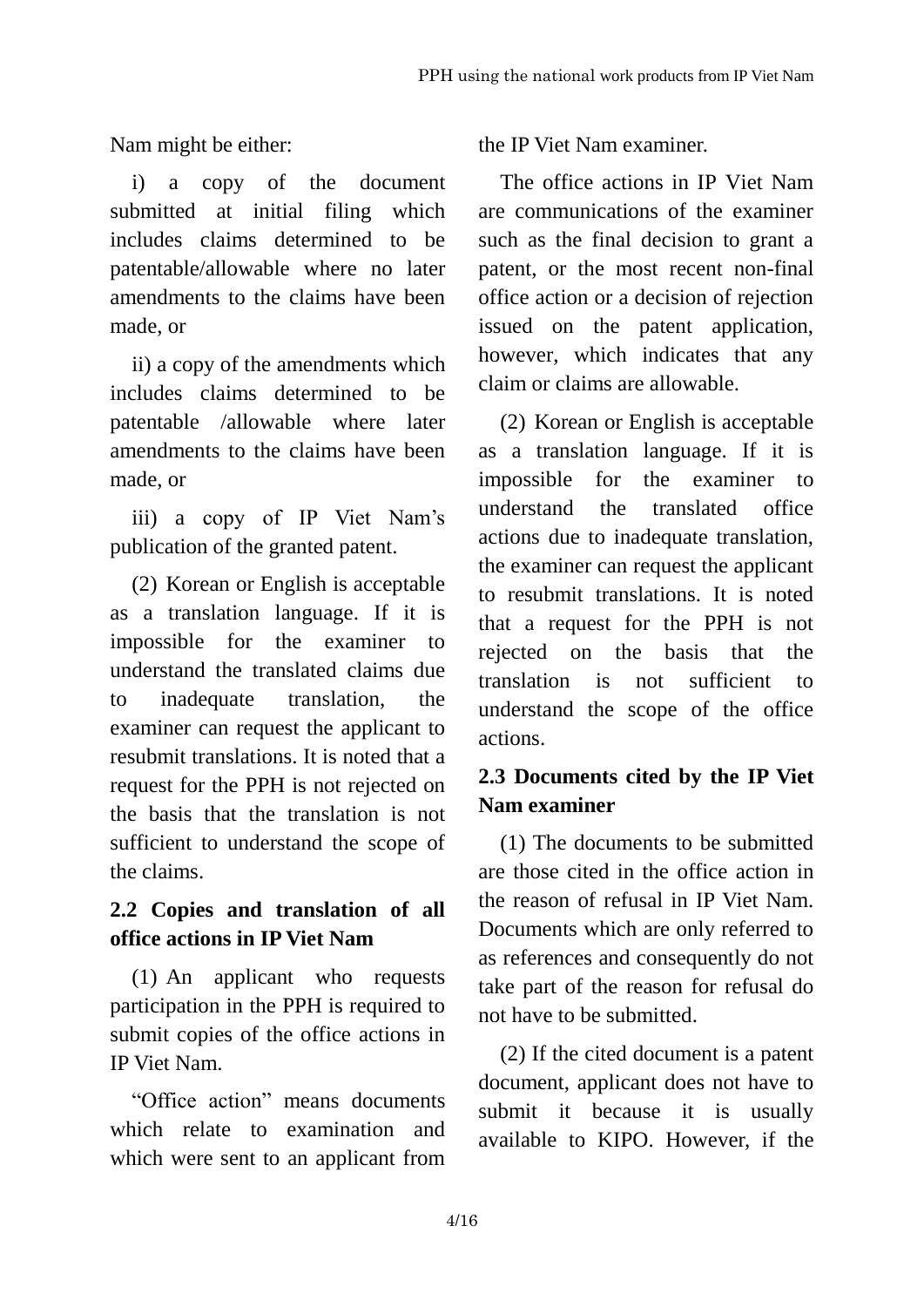cited document is non-patent literature, applicant will have to submit it.

#### *[Note]*

In the case where the KIPO examiner has difficulty in obtaining the document, it will ask the applicant to submit it. In every case, translations of the cited documents are not required.

## **2.4 Claim correspondence table**

(1) An applicant must submit a claim correspondence table to explain the correspondence of claims determined to be patentable/allowable in IP Viet Nam and all claims in KIPO.

(2) An applicant must explain how all claims in the KIPO application sufficiently correspond to the patentable/allowable claims in the IP Viet Nam application in the table for each KIPO claims based on the criteria in "III.1.3 All claims in KIPO must sufficiently correspond to one or more of those claims determined to be patentable/allowable in IP Viet Nam" (Also refer to Annex II for the examples of the claim correspondence).

## **3. Fee for Participation in the PPH**

An applicant must pay the fee for preferential examination under the PPH same as other request for preferential examination.

## **4. Notes on Examination Procedures**

KIPO decides whether the application can undergo preferential examination under the PPH when it receives a request along with the documents stated above. When KIPO decides that the request is acceptable, the application is assigned a special status for a preferential examination under the PPH.

KIPO will not notify the applicant of the acceptance for assigning a special status for preferential examination under the PPH, but instead applicant may recognize it by the reception of an office action resulting from preferential examination.

In those instances where the request does not meet all the requirements set forth above, applicant will be notified and the defects in the request will be identified. Applicant may be given opportunity to perfect the request or may be required to submit a new request. If the PPH request is rejected, the applicant will be notified and the application will await examination in its regular turn.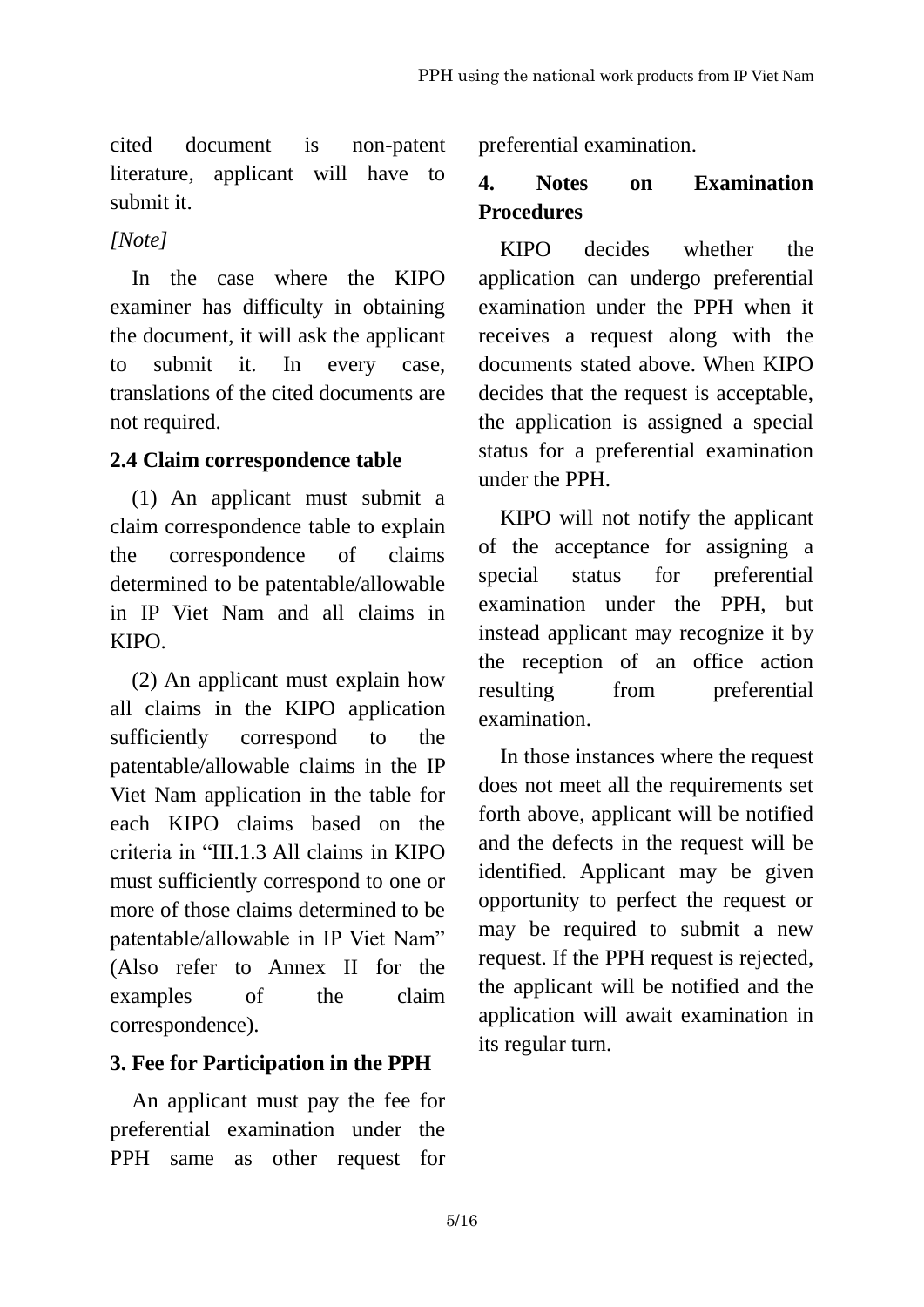# **ANNEX I**

#### **Examples of KIPO application eligible for the PPH**

#### **CASE I (Figure A, B, C and D)**

KIPO application which validly claims priority under the Paris Convention from the OEE application(s).



(A) Paris route



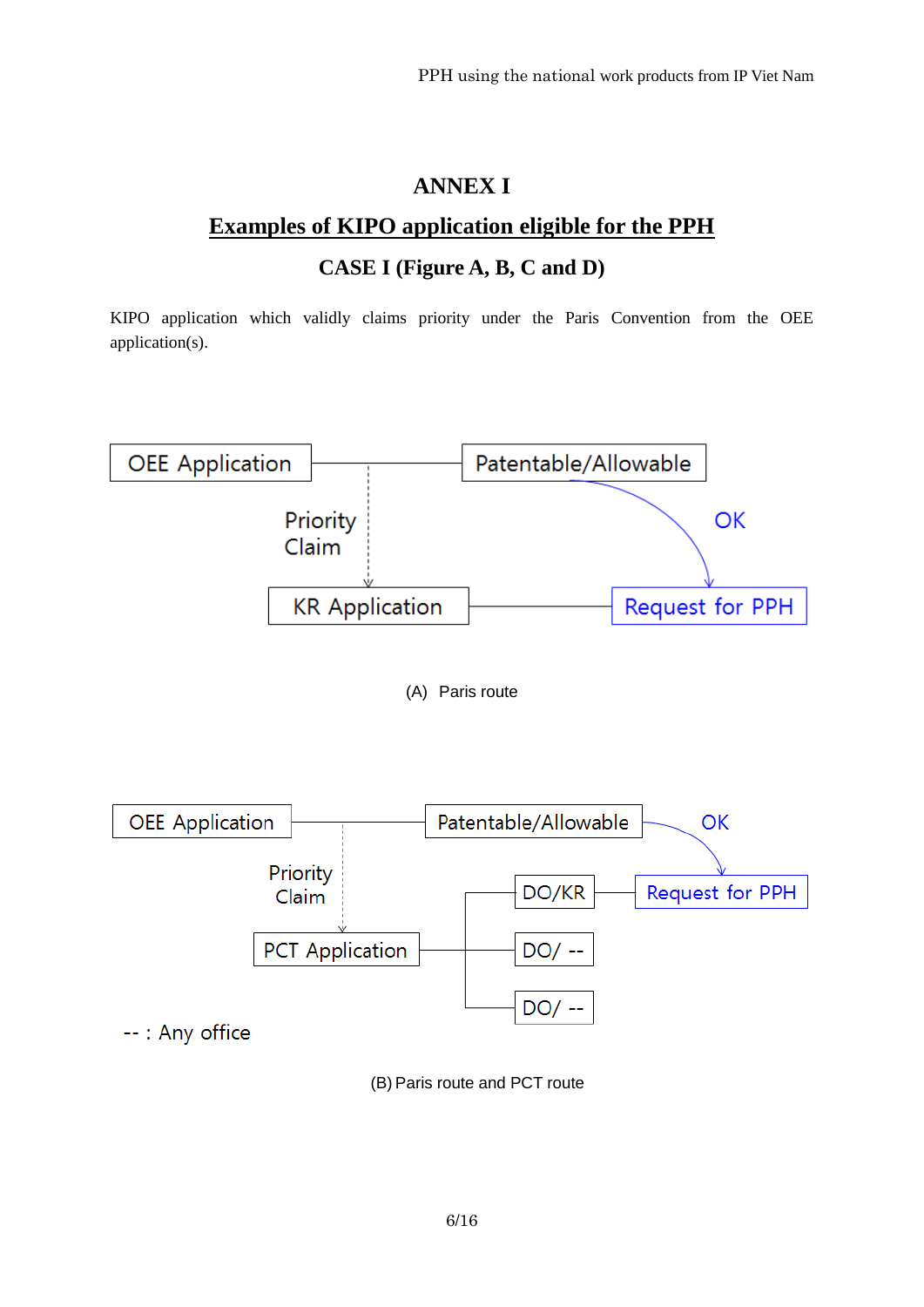

--: Any office





(D)Paris route and divisional application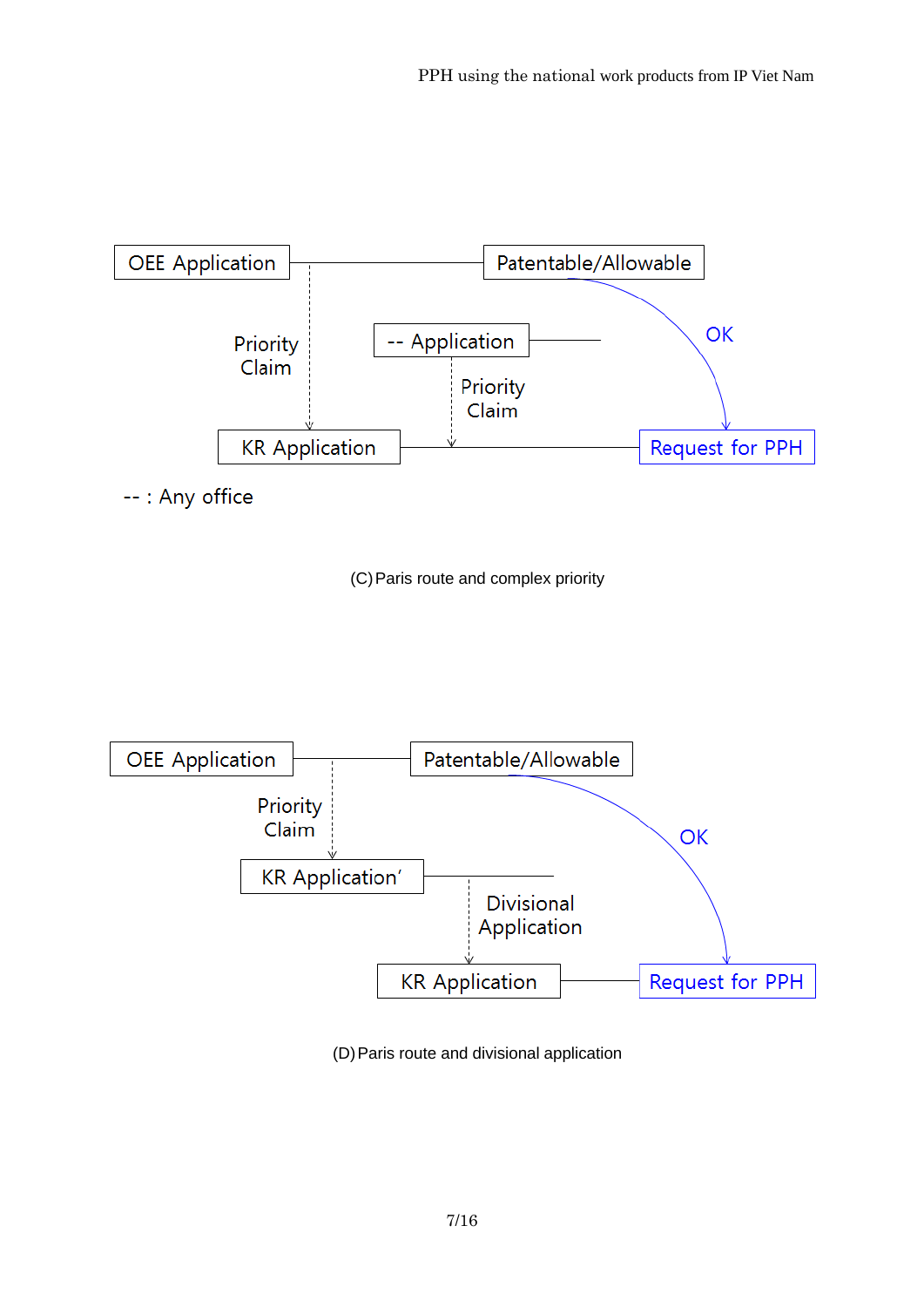#### **CASE II (Figure E and F)**

KIPO application which provides the basis of a valid priority claim under the Paris Convention for the OEE application(s) (including PCT national phase application(s)).



(F) Paris route and PCT route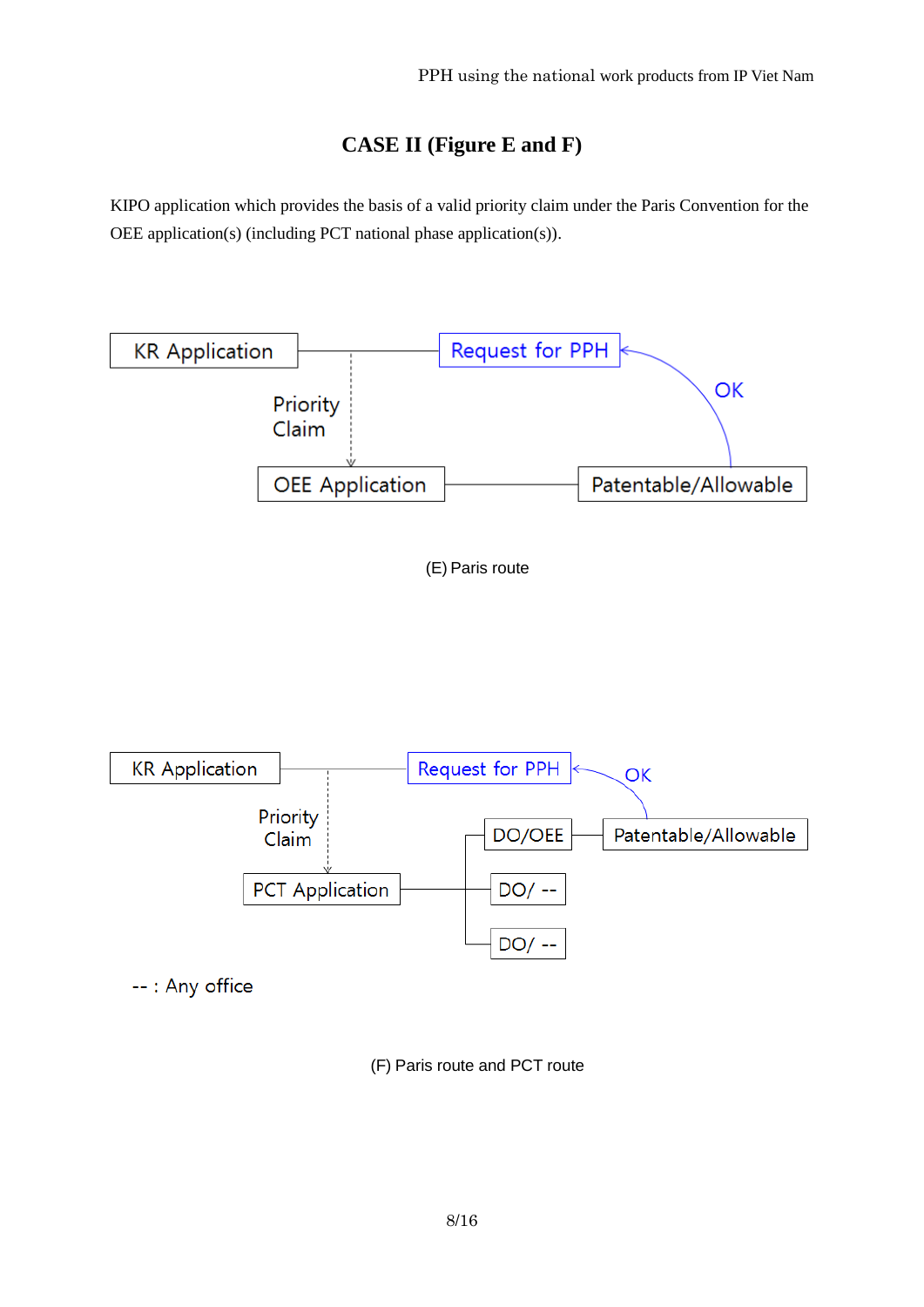#### **CASE III (Figure G, H, I, J, K, L and M)**

KIPO application which shares a common priority document with the OEE application(s) (including PCT national phase application(s)).



--: Any office

(G)Paris route, but the first application is from the third country



(H)Paris route and domestic priority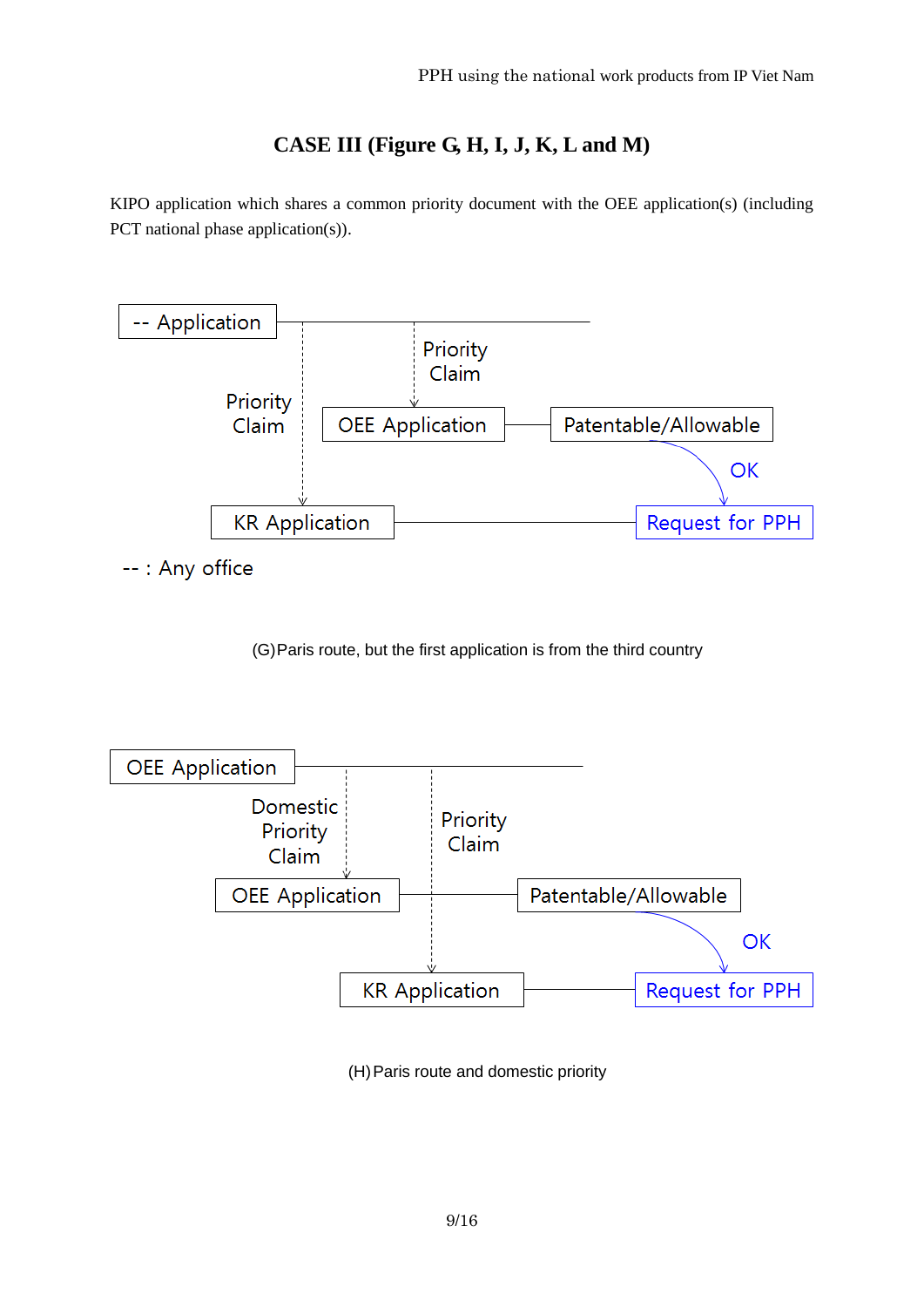

(I) Paris route and PCT route, but the first application is from the third country.



(J) PCT route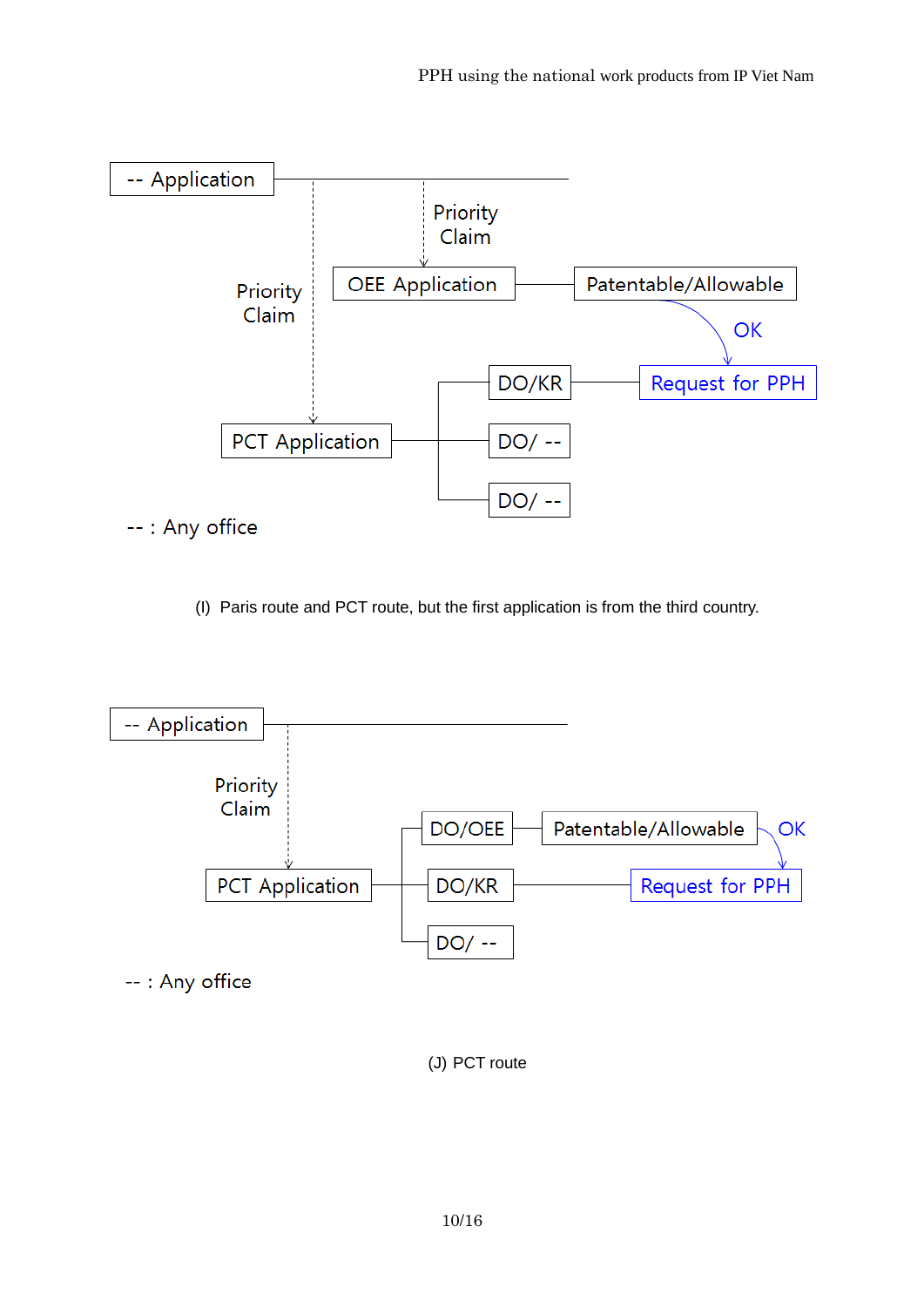

--: Any office





--: Any office

(L) Direct PCT route and Paris route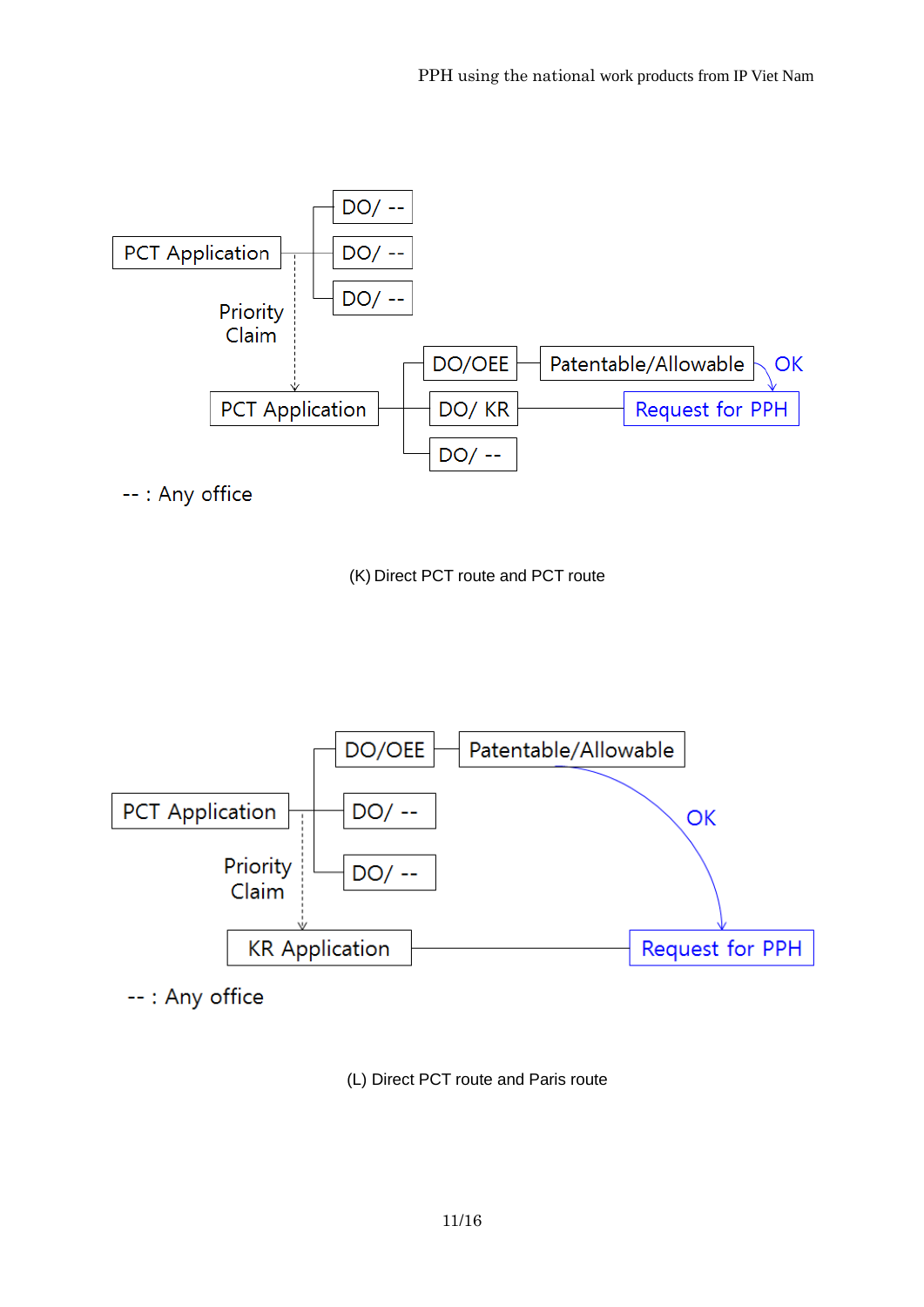

(M)Direct PCT route and PCT route

#### **CASE IV (Figure N)**

A PCT national phase application where both the KIPO application and the OEE application(s) are derived from a common PCT international application with no priority claim.



(N) Direct PCT route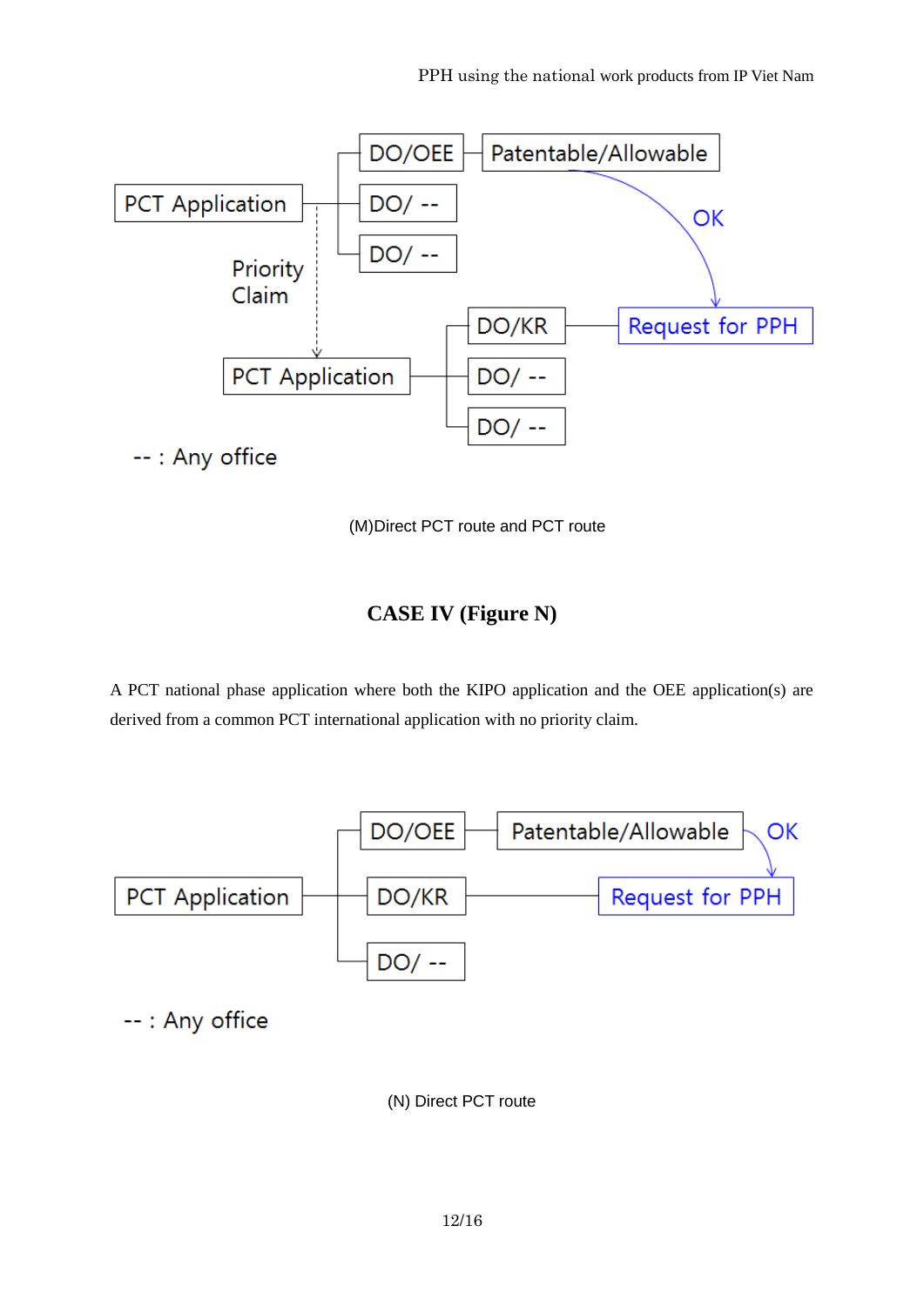## **ANNEX II**

### **Examples for the claim correspondence**

1. The claims in the following cases (case 1 to case 4) are considered to "sufficiently correspond" to each other.

| Case   | IP Viet Nam<br>claim(s) |                                  | KIPO claim(s)  |                                  |                                                                                                                                         |
|--------|-------------------------|----------------------------------|----------------|----------------------------------|-----------------------------------------------------------------------------------------------------------------------------------------|
|        | Claim                   | Subject<br>matter                | Claim          | Subject<br>matter                | Correspondence                                                                                                                          |
| Case 1 |                         | A                                |                | A                                | The same as IP Viet Nam claim 1.                                                                                                        |
| Case 2 |                         | A                                | $\overline{2}$ | $\mathsf{A}$<br>$A+a$            | The same as IP Viet Nam claim 1.<br>Dependent claim 2 in the KIPO claim is<br>created by adding an element to the IP Viet<br>Nam claim. |
| Case 3 | 2<br>3                  | $\mathsf{A}$<br>$A + a$<br>$A+b$ | 2<br>3         | $\mathsf{A}$<br>$A+b$<br>$A + a$ | The same as IP Viet Nam claim 1.<br>The same except for claim format.<br>The same except for claim format.                              |
| Case 4 |                         | A                                |                | $A + a$                          | Claim 1 has an additional element 'a'.                                                                                                  |

*\* Where "A" is the subject matter, and "a" and "b" are the additional technical features which are supported in the description*

2. The claims in the following cases (case 5 and case 6) are NOT considered to "sufficiently correspond" to each other.

| Case   | IP Viet Nam<br>claim(s) |                        | KIPO claim(s) |                   |                                                                                                                                                                                                                                                                                                      |
|--------|-------------------------|------------------------|---------------|-------------------|------------------------------------------------------------------------------------------------------------------------------------------------------------------------------------------------------------------------------------------------------------------------------------------------------|
|        | Claim                   | Subject<br>matter      | Claim         | Subject<br>matter | Explanation                                                                                                                                                                                                                                                                                          |
| Case 5 | 1                       | $\mathsf{A}$<br>system | 1             | $A^*$<br>method   | The claimed invention of the KIPO<br>application is a method, whereas the<br>claimed invention of the IP Viet Nam<br>application is a system.<br>(The technical features in the IP Viet Nam<br>claim are the same as those in the KIPO<br>claim, but categories of both inventions<br>are different) |
| Case 6 |                         | $A + B$                |               | $A+C$             | The KIPO claim is different from the IP<br>Viet Nam granted claim in a component<br>of the claimed invention.<br>(The KIPO claim is created by altering<br>part of the technical features of the IP Viet<br>Nam claim)                                                                               |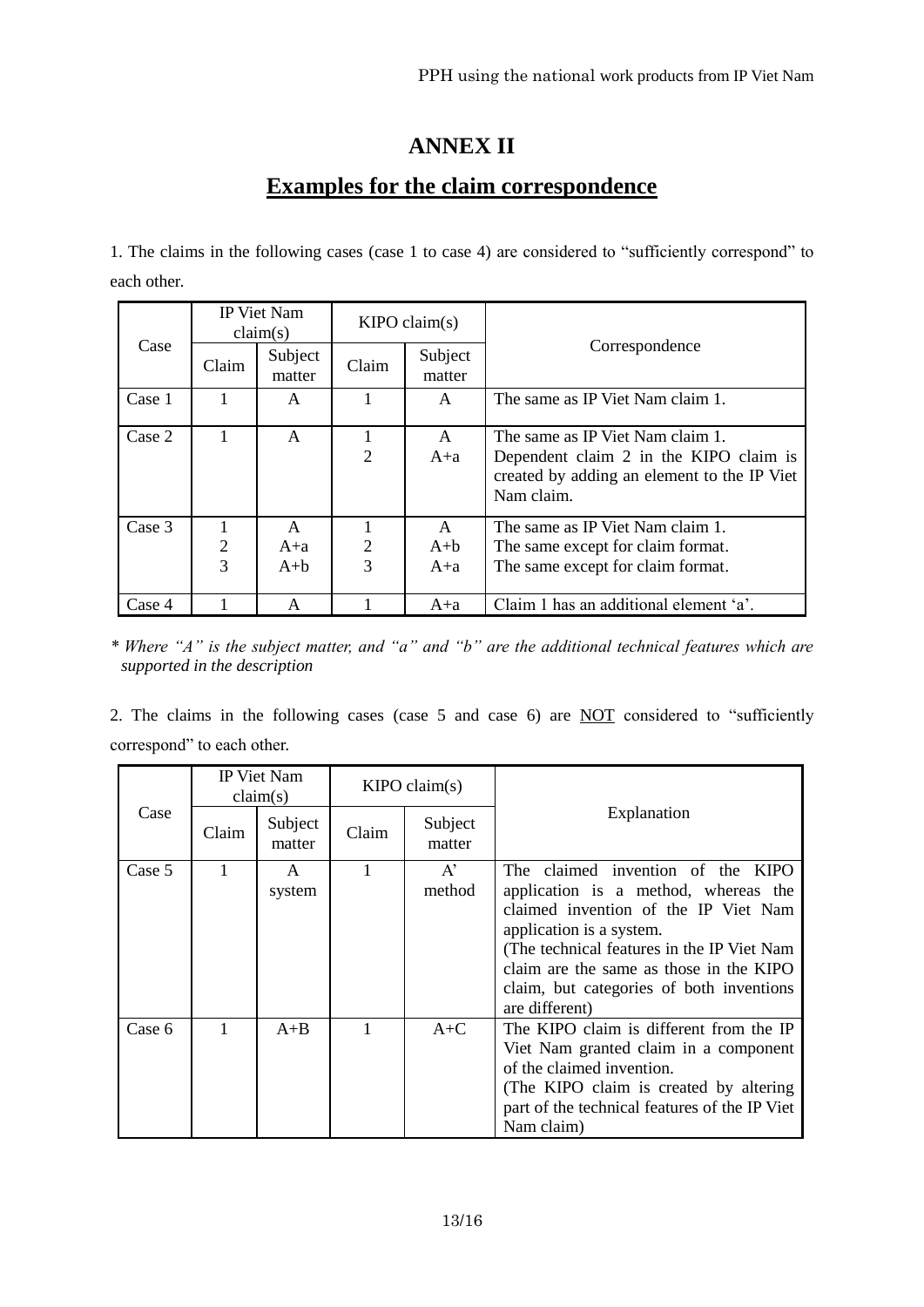#### **ANNEX III**

# **Example form of "Request for Accelerated Examination under the Patent Prosecution Highway"**

【서류명】심사청구**(**우선심사신청**)**서 (Form of Request for Accelerated Examination)

【구분】우선심사신청 (Request for Accelerated Examination)

【제출인】 (Subscriber)

【명칭】 (Name)

【출원인코드】 (Subscriber ID)

【사건과의 관계】 (Relation)

【대리인】 (Agent)

【성명】 (Name)

【대리인코드】 (Agent ID)

【포괄위임등록번호】 (Mandating Registration ID)

【사건의 표시】(Application)

【출원번호】 (Application Number)

【발명의 명칭】 (Title)

【수수료】 (Fee)

【우선심사 신청료】 (Fee for Accelerated Examination)

【수수료 자동납부번호】 (Automated Fee Transfer ID)

【취지】 (Purpose)

【첨부서류】 (Attachment) (Explanation of Request for Accelerated Examination under the Patent

Prosecution Highway)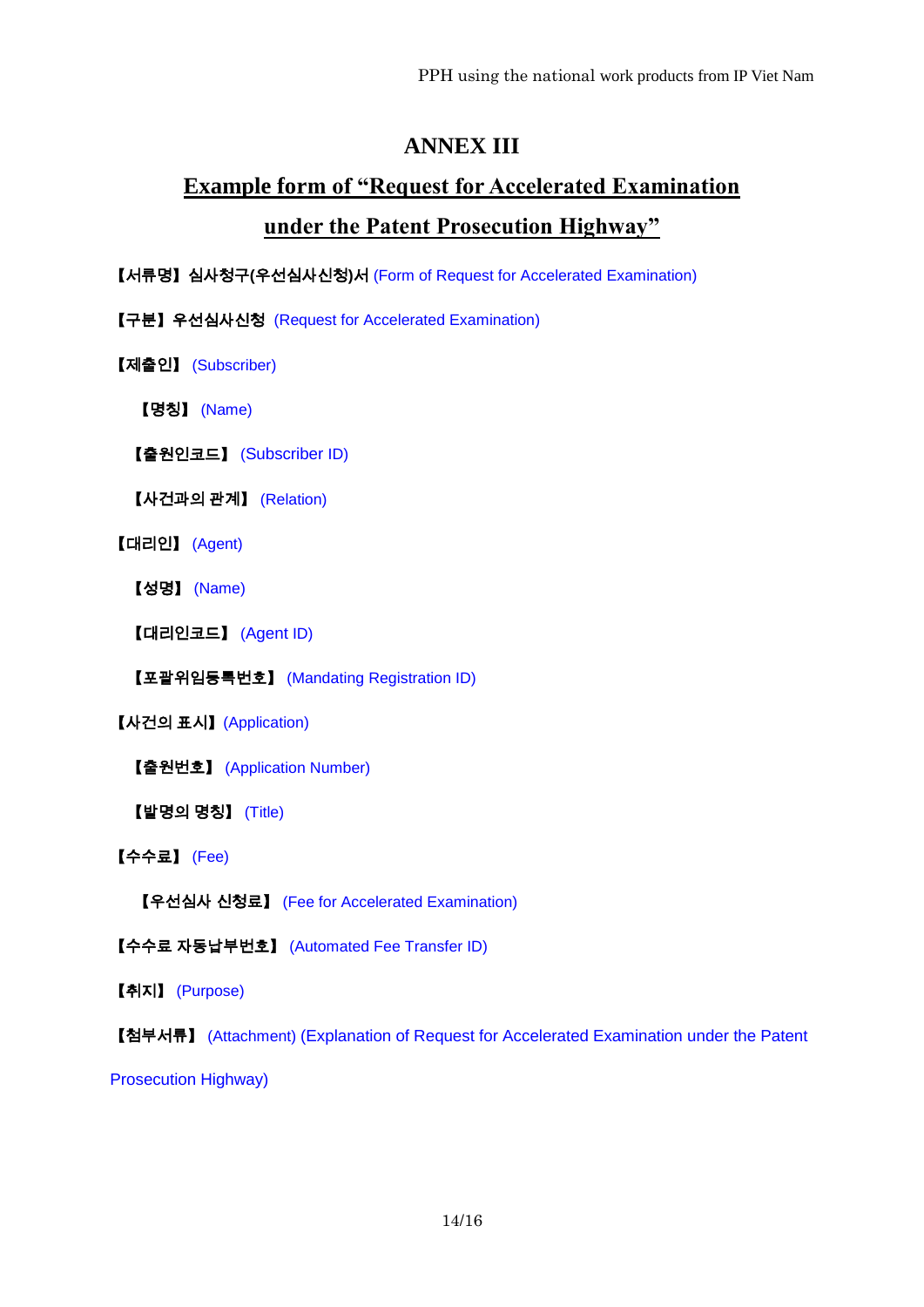#### 【서류명】특허심사하이웨이**(PPH)**에 의한 우선심사신청설명서

(Explanation of Request for Accelerated Examination under the Patent Prosecution Highway)

- 【대상국가등】 (Office of Earlier Examination; OEE)
- 【본원출원번호】 (Application Number)
- 【대응출원번호】 (Application Number of Corresponding Application)
- 【본원출원과 대응출원의 관계】 **(**Relation of the Corresponding Application)
- 【제출서류】 (Required Documents)
	- 【특허가능하다고 판단된 특허청구범위】 (Patentable Claims in OEE)
	- 【서류명 및 제출**(**발행**)**일】 (Issue Date)
	- 【서류제출여부】 (Submit, Y/N)
	- 【제출생략 이유】 (Reasons of Exemption)
	- 【번역문제출여부】 (Submit Translations, Y/N)
	- 【제출생략 이유】 (Reasons of Exemption for Translations)
	- 【심사관련통지서】 (Office Action in OEE)
	- 【서류명 및 통지일】 (Issue Date)
	- 【서류제출여부】 (Submit, Y/N)
	- 【제출생략 이유】 (Reasons of Exemption)
	- 【번역문제출여부】 (Submit Translations, Y/N)
	- 【제출생략 이유】 (Reasons of Exemption for Translations)
	- 【심사단계에서 인용된 선행기술문헌】 (Prior Arts cited in the Office Action of OFF)
	- 【명칭】 (Title)
	- 【제출여부】 (Submit, Y/N)
	- 【제출생략 이유】 (Reasons of Exemption)